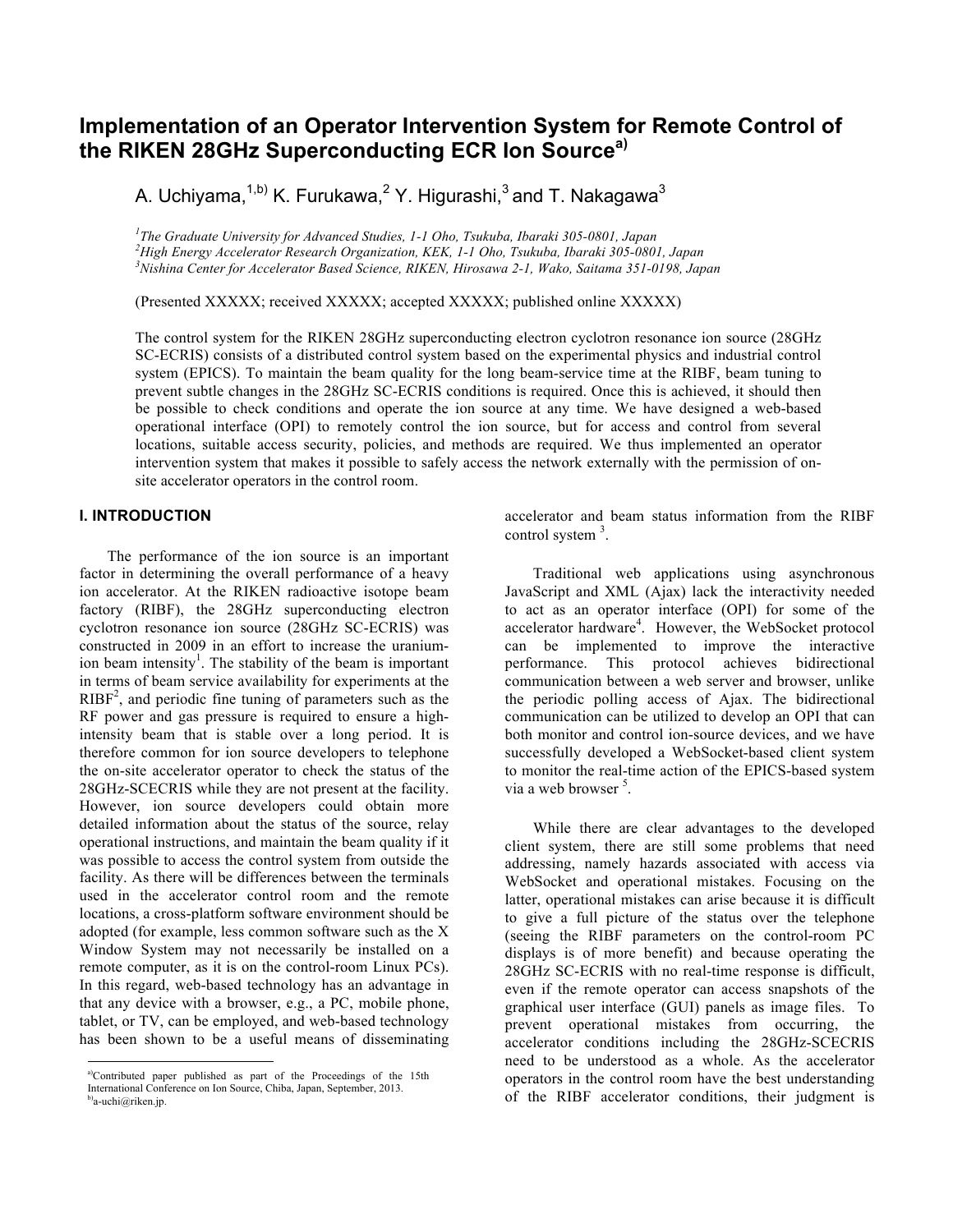indispensable to ensure that devices are controlled safely. The on-site accelerator operator must then be allowed to intervene in the remote operation. The WebSocket-based client system is designed so that output control by the remote ion source developer always requires the permission of an on-site accelerator operator who can intervene at any time.

# **II. ARCHITECTURE OF THE 28GHz SC-ECRIS CONTROL SYSTEMS**

The 28GHz SC-ECRIS control system is an experimental physics and industrial control system (EPICS)-based distributed control system that is part of the RIBF control system<sup>6</sup>. EPICS is an open-source software tool kit for the development of distributed control systems for large experimental physics facilities such as accelerators and telescopes<sup>7,8</sup>. The tool kit was initially developed by the Los Alamos National Laboratory and the Argonne National Laboratory and continues to be developed in collaboration with various other laboratories. The EPICS-based system was adopted at the RIKEN Accelerator Research Facility (RARF) in  $2001^9$ ; this facility is now the injector section of the RIBF.

The EPICS-based client system sends or receives data to/from an input/output controller (IOC) using a dedicated protocol known as channel access (CA). Process variables (PVs) corresponding to input/output commands for hardware device are manipulated in the IOC. The GUI of the OPI runs in the X Window System, while the electronic logbook and software to view archived data are web-based systems<sup>10</sup>.

# **III. WEBSOCKET-BASED CLIENT SYSTEM**

WebSocket was originally designed to be implemented as a part of HTML5 and was standardized as RFC6455 by the IETF in  $2011^{11}$ . WebSocket realizes an interactive response using bidirectional communication and thus compensates for the disadvantage that could not be eliminated in traditional HTML. Web browsers such as Firefox, Chrome, and Internet Explorer can be used as a cross-platform environment with the implementation of a WebSocket-based OPI. This allows the user to access the OPI from not only a PC-based web browser but also other devices such as Android and Apple mobile phones. After satisfying the conditions for interactive access to the EPICS-based system, we implemented the WebSocket server, which connects to the EPICS IOC via CA, as a web-based OPI. Figure 1 shows a chart of the whole system. The WebSocket-based client system consisted of HTTP server, HTML and JavaScript files, and WebSocket server. The WebSocket server gets the parameters as PVs from EPICS IOC by calling CA API.



FIG 1: System diagram of WebSocket-based OPI in EPICS-based Control System.

## **IV. IMPLEMENTATION OF THE OPERATOR INTERVENTION SYSTEM**

The main part of operator intervention system consists of a PV gateway provided by the EPICS collaboration, a database, and web applications<sup>12</sup>. An outline of the system is as follows (See figure 2). The on-site accelerator operator first gives permission to every output of the PVs corresponding to the hardware of the 28GHz SC-ECRIS control system. If the PVs have not been granted permission, then the operator intervention system always rejects the output command in the CA protocol layer. The system policy of the operator intervention system can be summarized as follows.

● For monitoring the status of the 28GHz SC-ECRIS using the WebSocket-based OPI, the permission of the onsite operator is not necessary as long as authentication with an SSL connection has been completed.

● When the remote user controls the outputs via WebSocket, they send EPICS PVs requests to the operator intervention system.

● The on-site operator judges whether the requested PVs are available for control.

● If control is possible, a command to accept is sent; otherwise, a refuse command is sent.

In sending the accept command, the on-site operator set the duration time and controllable upper and lower limits.

● The on-site operator can stop the remote operation at any time if, for example, problems with the accelerator arise.

● Logs of all the outputs via the operator intervention system and WebSocket access are checked by the on-site accelerator operators.